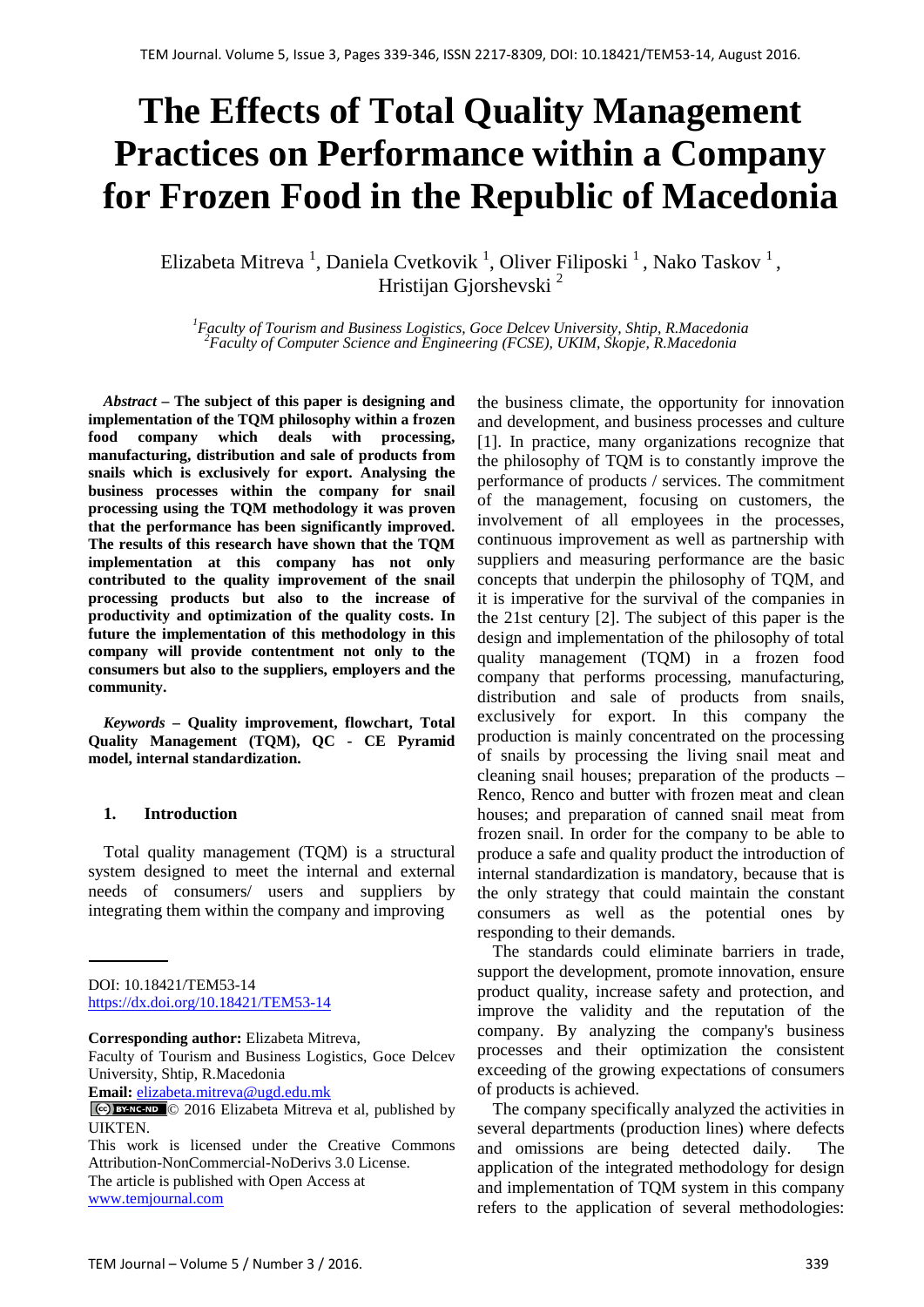Methodology of the subsystem - internal standardization; Methodology of the subsystem statistical process control (SPC); Methodology for analyzing the total cost of a given process; Methodology of the subsystem - education; Methodology for evaluating the success of the designed and implemented system in TQM (Audit) [3].

Nowadays, the success of the business processes cannot be seen as successful without the use of computer systems [4]. Those computer systems according to its hardware and software content represent the basis for rapid transmission of information for the implementation of business processes that are always associated with the response towards the questions, who, how, where, when, and the linkage to the questions: who – responds to whom for the work being done at the company etc. This is the passage through which the data is gathered for the standardization development of defect-free production, cost analysis, as well as the fundamental pillars of the system with total quality management (TQM) [5][6][7][8][9].

### **2. The necessity for designing a quality system in the company for snails processing**

The subject of this paper is the design and implementation of the philosophy of total quality management (TQM) in a frozen food company that performs processing, manufacturing, distribution and sale of products from snails, exclusively for export. The company is mainly focused on snails processing into finished products by processing the live snail meat and clean houses; as well as preparation of products Renco and Renco with butter from frozen meat and clean houses; and preparation of canned snail meat from frozen snails. In order to build an effective subsystem for internal standardization, the top management must create a business climate of cooperation and communication, because every idea besides having the potential for improvement or innovation is also generating new ideas.

The plan for design and implementation of the subsystem should be the simplest way to distribute tasks in a timely fashion and in a specific order with the intention to be able to work successfully and on time, and most frequently used tool for such task is the gantogram.

The design of the subsystem - internal standardization as part of the TQM system is a teamwork and in places where the rules of teamwork are not higly respected it could be assessed as unacceptable [10]. At the same time, the following methodology must be allowed not to block the

decision-making due to excessive individualism, exaggerated expectations, lack of flexibility and the creation of consensus-building attitudes. Contemporary interpretation of the importance of the company system in TQM and staff lies in coordination between the system and the people.

The methodology in the design and implementation of internal standardization [11] is given in Fig.1.



*Figure 1. Methodology of process design and implementation of the subsystem of internal standardization in a company*

Through the standard operating procedures (SOP) the flow of business processes is defined and on that basis the obligations and responsibilities of all employees are defined as well. During the course of action, it has to be taken care to keep the processes simple and efficient (more matters combined into one). The process should be performed in a natural and shortest route, aimed at results and not at tasks, and by specialization of the person performing the task. The number and scope of these procedures (SOP) depends on the number of activities in a given process. Regardless of the number of SOP, they should be connected, meaning that the output of one process needs to become an input to another. The procedures help achieving order and discipline in the operation, because it leads to proper communication between employees regarding solving problems related to quality. The best way to graphically display SOP is through block diagram, which consists marked phases of the business process flow, employees that perform activities as well as incoming and outgoing documents. In this manner any shortcomings are immediately perceived and quick reaction in removing the causes of them could be applied immediately. The block diagram is the simplest and most practical mode to describe the business process [12].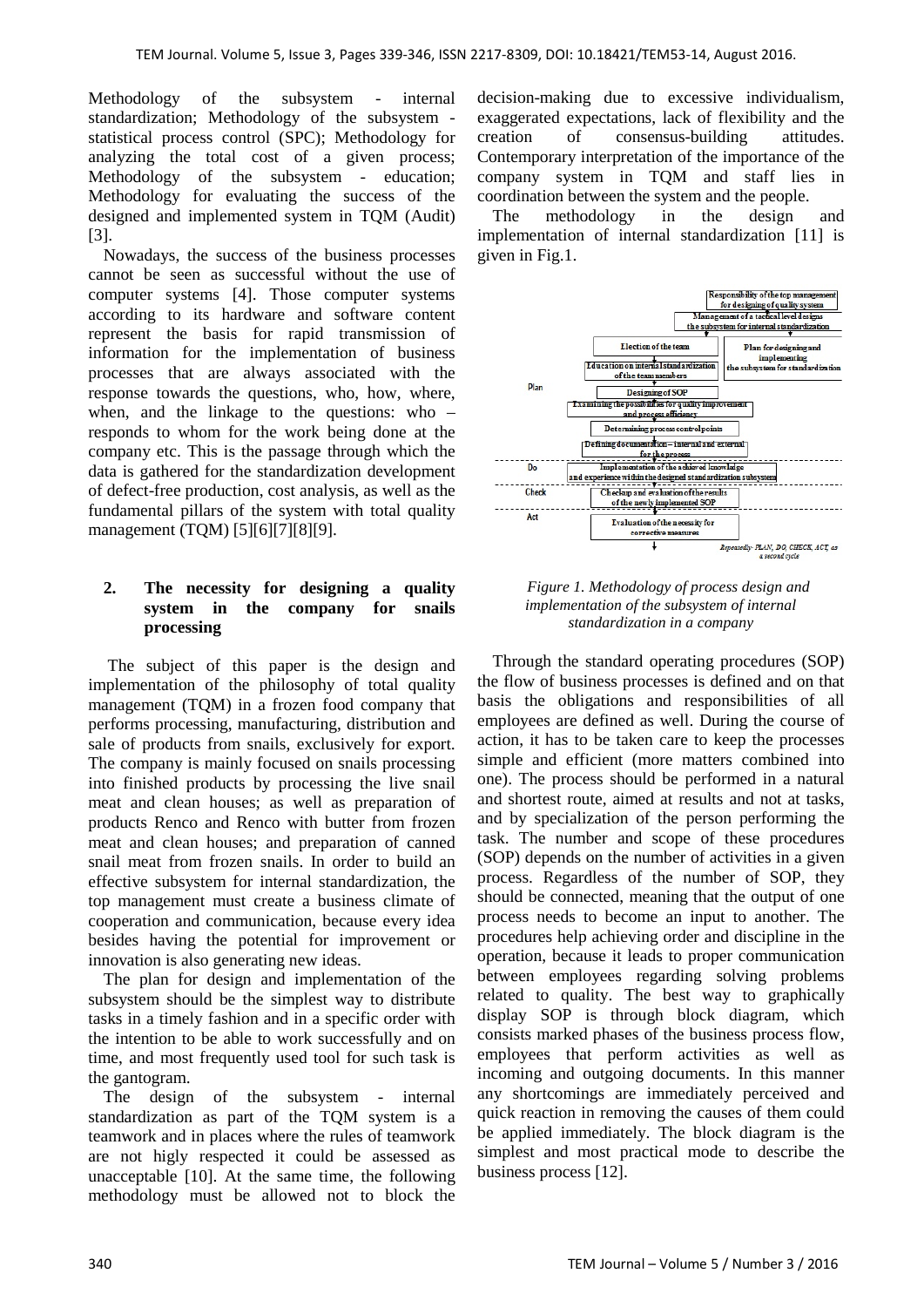The company for snails processing deals exclusively for export, and the business processes are implemented through 120 experienced employee's involvement of seasonal workers who attend additional training in order to avoid any delays or irregularities. The company provides two final products: Renco with butter, and canned meat and semi-finished Renco (pure snail meat). Types of snails that are processed are: Helix Pomatia and Helix Lucorum.

The company owns the following product lines:

- line for cooking and bleaching of live snails;
- line for washing, drying and calibrating the houses of snails;
- line for thermal processing of snail meat.

Figure 2. presents the organizational structure of the company. The management attempt to improve the quality of products, imposed new focus on the activities aimed at responding to the desires and the demands of the products' consumers.



*Figure 2. Organizational structure of the company for processing snails*

The philosophy of TQM is confirmed as a good practice around the world, and its implementation in the company refers to the fact that the company's management with their good will and perseverance is including their own human resources by forming teams of all profiles, integrating their knowledge in terms of cost reduction and achieving the required level of quality products, and proactive internal and external communication in order to achieve the demands of its customers [10][13].

### **3. Implemented model system of quality in the business process of snail treatment and preparation**

The business process of treating the snail preparation as part of a cooking line and bleaching of live snails is performed according to the standards. The living snail is accepted solely in plastic crates with a lid or gauze bags. Randomly an input reception of raw materials is being done through the sample in a manner that stands out for 10% of the accepted amount. Out of that selected amount, the employee assigned for quality control determines the percentage of dead snails. The measured quantities are placed in pallets that indicate the amount, date of admission, gross and net weight of the pallet, the type of snail and the name of the supplier. If raw materials are not immediately involved in the manufacturing process, they must be stored in a cooling chamber at a temperature of 40°C. Before the beginning of the snail slaying process, 10% saline solution is prepared it which the living snail is placed, continued in a bath of water at a temperature higher than 90°C. Slaying (snail cooking) should not be done for more than 6 minutes. The next step is the process of calibrating thermally processed snail and separation into fractions according to the size of its houses. The calibrated snail is delivered into the cutting premises or process, where the separation of meat from the snail house is being performed. Starting from this basis [3], we analyzed the established system of quality within the business process of treatment and cooking of snail meat, and with corrections and additions, by using the QC-CE-Pyramid model, its performance and efficiency has been improved.

Figure 3. provides a standard operating procedure of the business process of treatment and preparation of snail, which contains the documents used in the process, employees who participate, and comments with additional explanations of instructions which define the sub-process. The standard operating procedure starts with planned activities and inputs; it continues with the activities of the business process and each stage receives the output information which is an input for the next phase; finally, the business process concludes with information - the result, Fig 2. Through the QC-CE model for quality the obligations and responsibilities of all employees are defined. Thus rules of conduct in order to achieve good interpersonal relations are created.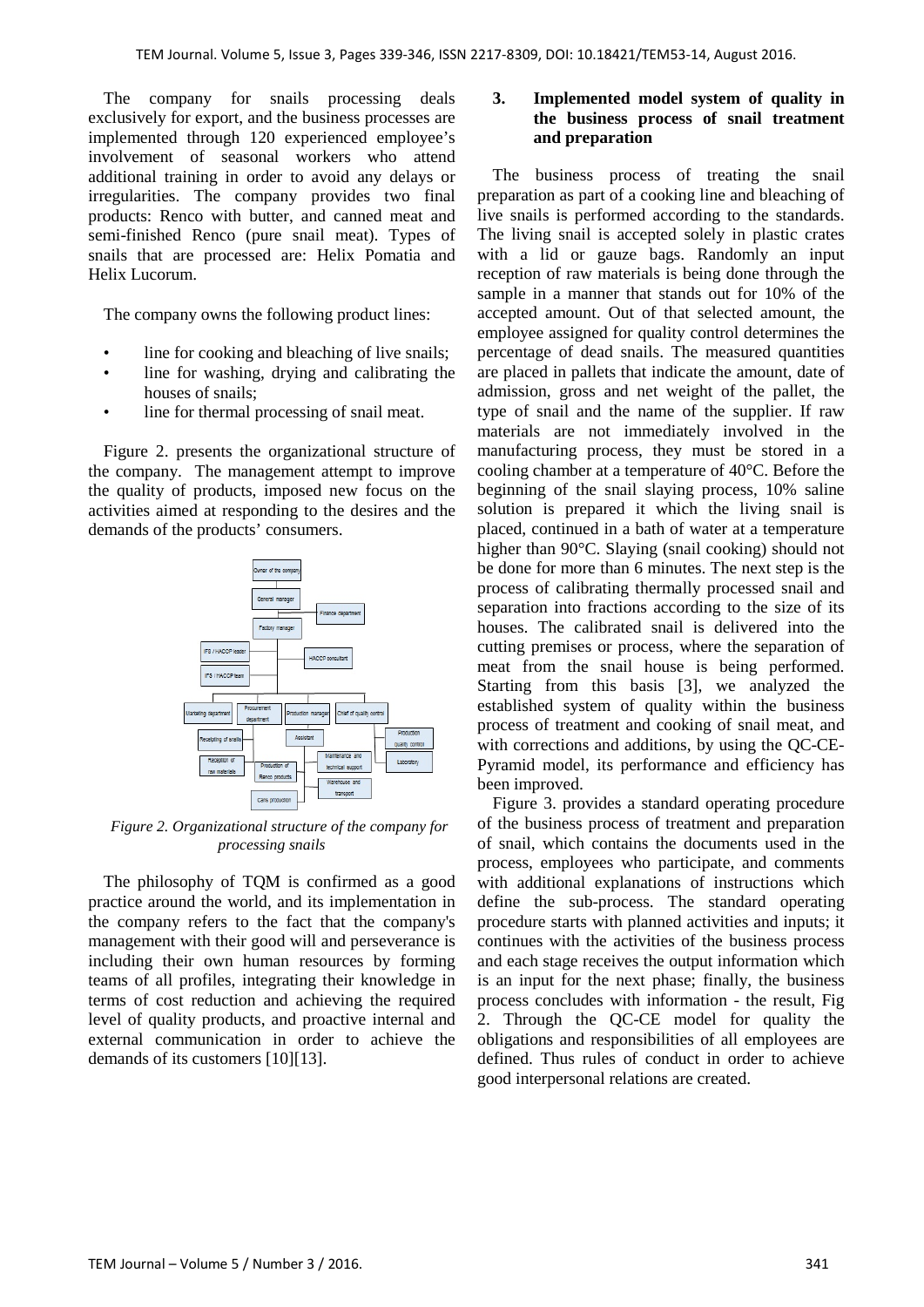

*Figure 3. Diagram of development of the business process of cooking and cutting snail (from delivery of the raw product/snail through cutting of cooked snail)*

Through QC-CE- Pyramid model all business processes in the company can be standardized through standard operating procedures in the form of control cards. Moreover, a vertical and horizontal connectivity between employees, according to the structure of the pyramid is accomplished [4]. Thus, quality assurance in the company is followed by the information flow in accordance with the standard operating procedures. The circle closes with responses to the questions: what, who, where, when, who gives information to whom with complete supporting documentation in which quality commitments and responsibilities are specified. In order to have an effective quality system, besides being defined, it needs to be well documented.

The methodology of TQM (Total Quality Management) was also applied to other business processes that lead to improved quality through their questioning, defining, enhancing and designing, improving productivity and optimizing the cost of quality. The model that was applied is the integration of information technology with internal standardization of business processes [4].

### **4. Implemented quality system model for the business process in preparation of snail meat**

The business process starts with cooking the snail meat, previously cleared of hepatopancreas which continues to the process of packing and freezing. The meat is brought for cooking in an open system (separate dishes - duplicators). After reaching the required temperature of boiling the process of cooking starts which lasts about 6 minutes. The cooked snail meat is rinsed with cold water to cool down and remove the slime. The cooled and rinsed meat is sorted and packed in plastic bags of 5 kg, placed in plastic crates and frozen in a chamber at a temperature of -18°C and packed again in cartons of 20kg. Each box is labelled in order to ensure traceability of the batch. When the meat is finally packed it is placed on pallets and stored in a chamber for frozen meat at a temperature of -18°C (the temperature is controlled by the office of quality control and technical service). The following is the diagram with description of the activities of the business process for the preparation of snail meat, Fig. 4.



*Figure 4. Diagram of movement of business during the process of preparing the snail meat*

END

This improved system enables an efficient management process.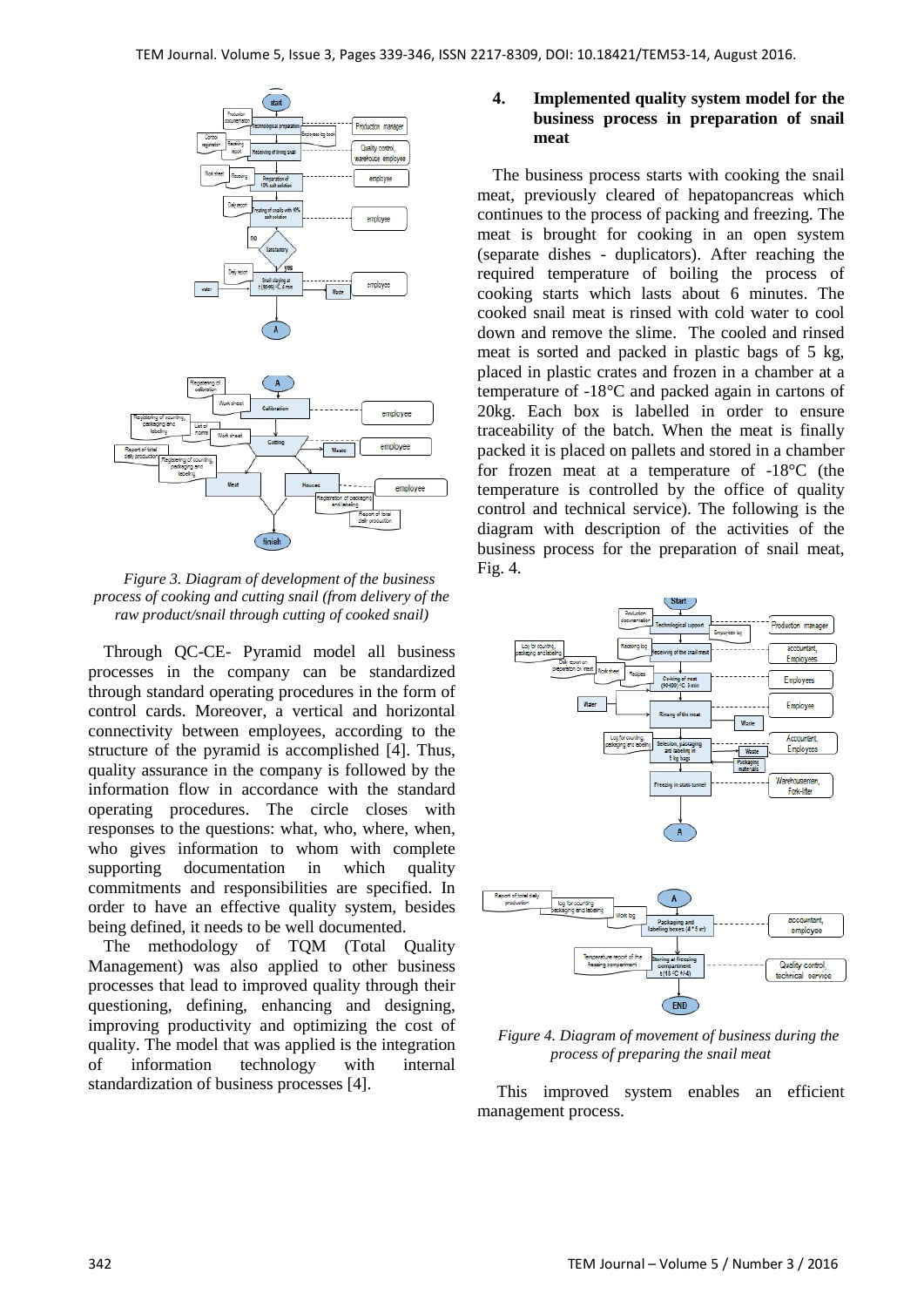#### **5. Implemented quality system model for business processes for preparation of snail houses**

Business process for the preparation of small snail houses begins when empty and dirty houses separated in the cutting process are being labelled in plastic bags. The plastic bags stored at atmospheric conditions in order to execute fermenting waste which is located in small snail houses successfully. After the completion of fermentation, the houses are transferred to the washing line. Washing is done in tubs of hot water with a temperature not below 80°C. After washing the houses are dried in a dryer with hot air at a temperature of 50-80°C in order to be clean and dry. The clean houses are calibrated in calibrator according to the dimension of the shell house. The cleaned houses are collected in plastic bags and placed in cardboard boxes and lined for label with all the required data by the standard of the company. The finished pallets with clean houses are stored in the warehouse for empty houses to be reused in the next stage of preparation for finished product, Fig. 5.



*Figure 5. Diagram of the progress of the business process of preparation of small snail houses*

### **6. Implemented model of the quality system in the business process for the preparation of Renco and Renco with butter**

Business process of preparation of Renco and Renco butter begins when frozen snail meat is removed from the chamber for frozen meat, submerged and cooked in a closed system at a temperature of 120°C, at a time that is set depending on the size of the snail. During the cooking of the snail meat spices are added. The cooked meat with spices is then cooled in cooling system "Ben Mari", and further brought into the room to prepare the finished product - Renco or return the prepared meat to the snail houses. Previously washed and dried houses are brought to the working tables and merged with the cooked meat. This is how the product – Renco is manufactured.

The product is frozen in a tunnel at a temperature of -18°C. If the customer has ordered the snail meat as Renco, the product is packed inside the premises in polyethylene bags and cardboard boxes that are labelled with the data required by the standard in the food industry. Renco packed boxes are stacked on pallets, wrapped in foil and stored in a chamber for the finished product, when the preparation for transport follows. If the customer's order refers to the finished product - Renco with butter, then the product is mixed with butter and spices. The mixture is prepared according the recipes that are prepared depending on the customer's requirements. The butter is prepared in special machines for mixing spices (cutter machine). The prepared butter with spices is delivered to the premises for the final product where employees apply it to the previously prepared product - Renco. Product – Renco with butter is brought again to the freezing chamber at a temperature of -18°C, and after freezing the procedure of packaging and labelling as the previous product Renco follows, Fig. 6.

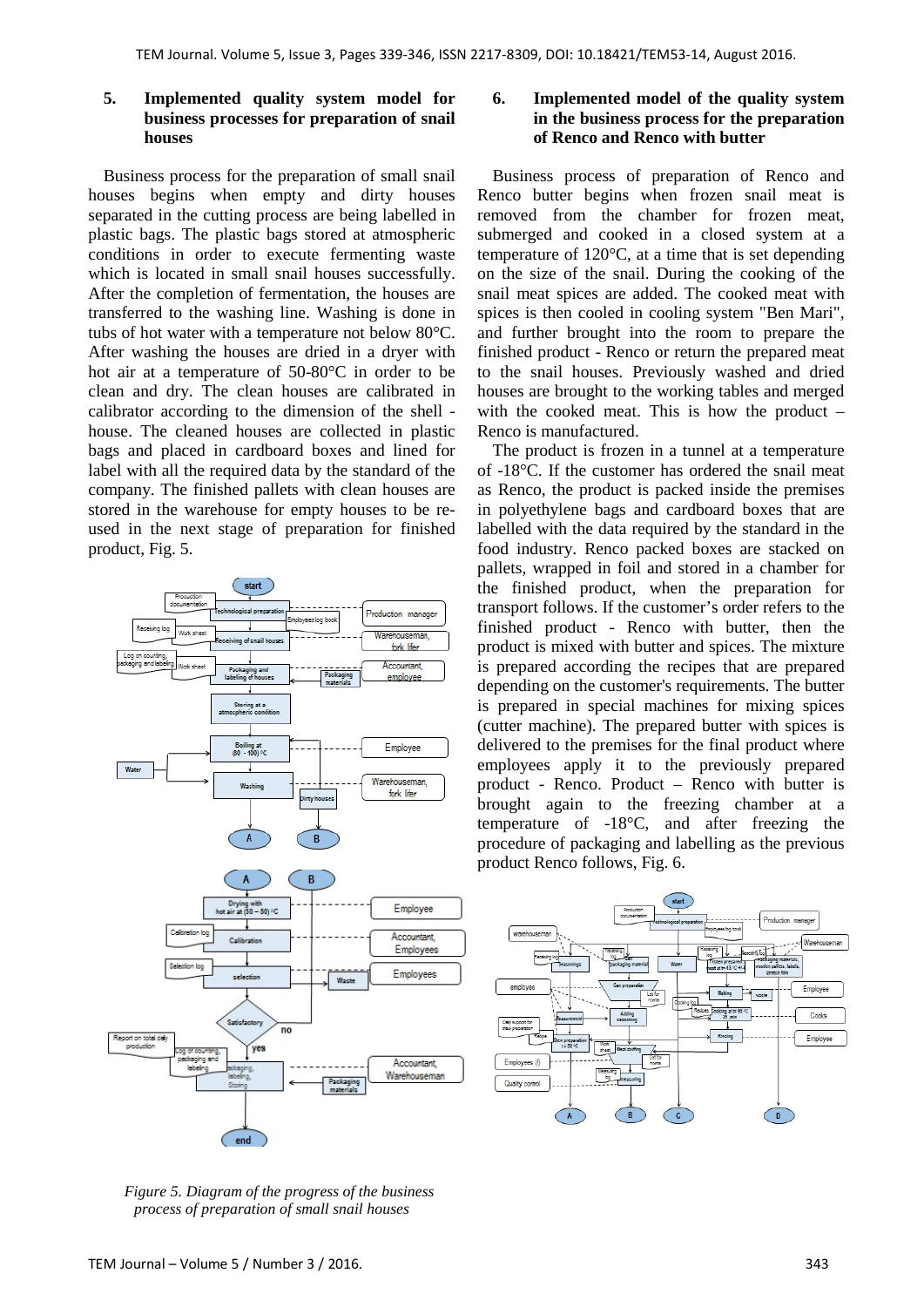

*Figure 6. Diagram of the progress of the business process of products preparation of Renco and Renco with butter*

Through the control card the whole running process and the critical points in the process can be seen to avoid bottlenecks, to monitor the movement of materials and employees or define the obligations and responsibilities of each participant in the process could easily be identified.

#### **7. Implemented model of the quality system in the business process for the preparation of canned snail**

The business process of preparing canned snail starts with dipping of previously purified and cooked meat in tubs where it's boiled in an open system up to boiling point, with a duration of turmoil that is set depending on the fraction (size) of meat from the snail for not less than 25 minutes. The cooked meat is cooled by flowing water and brought to conveyor belts where cans are filled, while the empty cans are transported from the stack cans, located next to the plant. In the stack, each tin and lid are sorted by size and have their designated place. When the cans arrive to the plant, they are rinsed and filled, first with spices, then manually with a predetermined number of pieces with different sizes of meat according to the defined specification. The meat can be supplemented with previously prepared hot spicy soup that through pumps and filters is transferred to the cans.

Then-filled cans of soup and meat are proceeded to an egzoster (pasterizator) at a temperature between 75oC - 85oC in order to expel the residual air between the soup and meat, or to avoid aeration. Then the prepared cans are transported to the automatic machine for final packaging/closing. Immediately upon closing, there is a machine that marks the characteristics of the product, and the date of production and the validity. Closed and labelled cans are placed in iron buckets and carried towards autoclaving. Then the sterilizing procedure is done at a temperature of  $121^{\circ}$ C in order to ensure fully safe and reliable product that meets the customer's requirements within the specified duration. The cooled cans are labelled and stacked on pallets and then prepared for transport to the buyer. The finished product - the can could appear in a weight of 1 kg,  $\frac{1}{2}$ kg and ¼ kg. At the end of the production process each employee cleans his workspace. All steps of this business process are controlled by the responsible people i.e. quality control, in order to meet the product specification, organoleptic properties (taste, smell), and the quality and stability of the product required by the existing regulations, etc. Fig. 7.



*Figure 7. Diagram of the flow of the business process for the preparation of canned snail*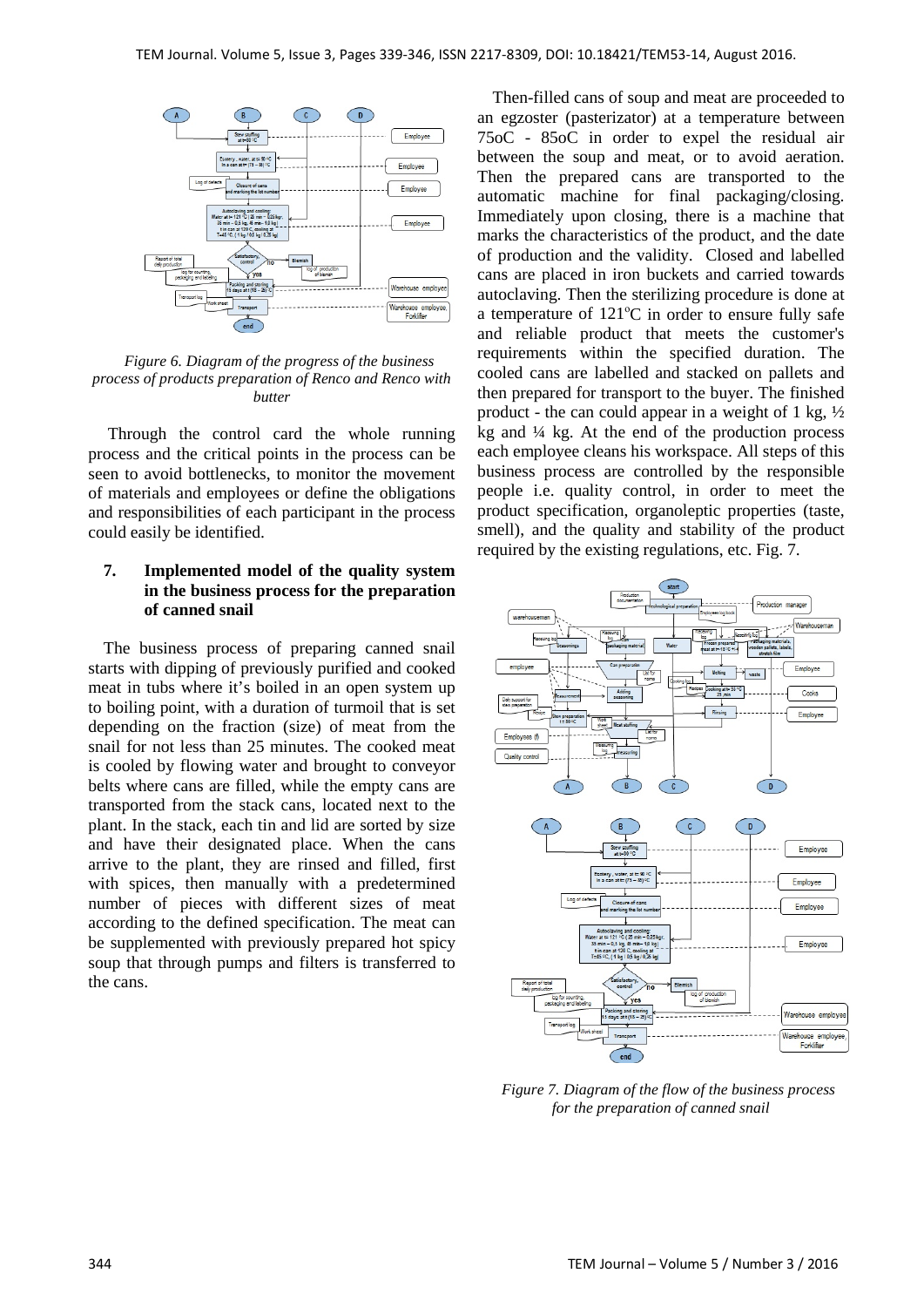#### *7.1. Critical control points for canned snail*

In the process of canning snail meat two critical control points occur, the closure of the can and autoclaving.

Control of the process of closing the finished product – canned product, is conducted in a way that the person responsible for quality control of the service makes compulsory control by closing the finished product in a can. Using a micrometer the thickness and height of the fold ring of the cap is measured, the external closure is removed and with a micrometer the inner fold of the can and the lid is measured. The obtained data is recorded and filed.

The control temperature for autoclaving with a maximum registering thermometer is done in a way that the person responsible for quality control controls the process of autoclaving, meaning the temperature by using thermometers registering maximum, but also the time of autoclaving is measured as well. After each autoclaving the temperature is noted which is registered on the maximum thermometer, the time of autoclaving and all data recorded in the records / reports. The temperature and time are automatically recorded through measuring instrument (thermograph) that records these parameters available in electronic and paper form at all times.

Despite the customary set business processes, this company faces faults on a daily basis, according to which the corrective measures are being undertaken which require the involvement of all employees in discovering the causes, especially paying more attention in taking preventive measures. It is therefore necessary to apply the appropriate methodology for the methods and techniques for flawless production and methodology for optimizing costs [6]. This methodology offers especially a support of the top management, acquired due to presented results of the implementation of the methods and techniques in this company, and the involvement and commitment of every employee, because the ones involved in these processes are the ones that improve them [14].

The combination of QC-CE pyramid model provides the company with a choice of decisions that define the responsibilities of each employee in this company and enhance collaborations among employees revealing their rules of conduct [3]. The analysis of internal standardization and application of QC-CE pyramid model was completed with a proposed corrective measures and defining of the responsibilities of each employee in the business process by creating internal coordination and cooperation.

#### **8. Conclusion**

The analyses of practice showed that the application of the methodology for total quality management in the company for processing snails lead to increased effectiveness and efficiency [15][16][17]. Thus the traditional model of the development of business processes in which the errors, omissions, and claims are measured, has been replaced by preventive, proactive work.

Without the commitment of top management towards the set goals for quality and consistency in their implementation, all these efforts would only present a waste of time and money and at the same time will reduce the scope for success in any other further initiative. The integrated methodology for the design and implementation of TQM system has feedback resulting from the necessity of permanent improvement of business processes. By repetition or spiral repeating of these cycles the benefits of the application would be seen, according to which the organizational culture to such initiatives is to be changed which could be represented as an incentive to higher goals of excellence.

## **Reference**

- [1] Arsovski, S. (2002). *Menagement of quality ekonomic*, Kragujevac, 22-26.
- [2] Beskese, A. & Cebeci, U. (2001). Total quality management and ISO 9000 applications in Turkey, *The TQM Magazine*, *13*(1), 69-73.
- [3] Mitreva, E. (2011). Model-integral methodology for successful designing and implementing of TQM system in Macedonian companies. *International Journal for Quality Research, 5*(4), 255-260.
- [4] Mitreva, E., Taskov, N., Sazdova, J., Gjeorgieva, I. & Gjorshevski, H. (2015a). The Need for Implementation of Integrated Management Systems (IMS) in Macedonian Companies". *Calitatea - acces la succes* (Quality - Access to Success), *16*(147), 62- 65.
- [5] Casadesus, M., & Gimenez, G. (2000). The benefits of the implementation of the ISO 9000 standard: empirical research in 288 Spanish companies, *The TQM Magazine*, *12*(6), 432-441.
- [6] Chepujnoska, V. & Mitreva, E. (2008). Methodology for optimization of the quality costs, *Economic development, Skopje, 10*(1), 213.
- [7] Mitreva, E. & Filiposki, O. (2012a). Proposed methodology for implementing quality methods and techniques in Macedonian companies. *Journal of Engineering & Processing Management*, *4*(1), 33-46.
- [8] Deming, W. E. (1996). *Kako izaći iz krize*, PS Grmeč, Beograd, 30.
- [9] Kanji, G. K. (1998b). An innovative approach to make ISO 9000 standards more effective, *Total Quality Management, 9*(1), 67-78.